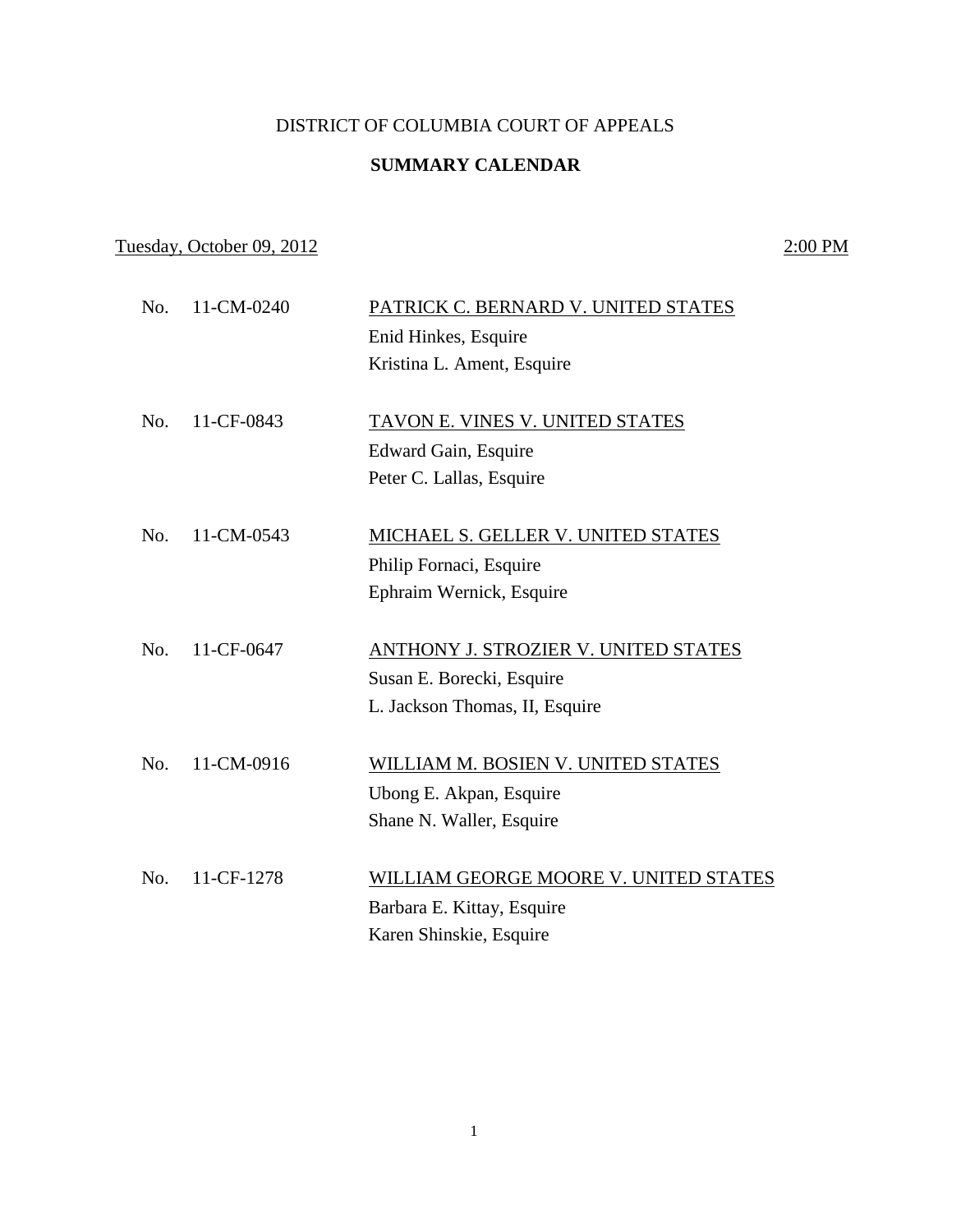## Wednesday, October 10, 2012 2:00 PM

| No. | 11-CF-0878               | JAMES S. JACKSON V. UNITED STATES<br>Dennis M. Hart, Esquire |         |
|-----|--------------------------|--------------------------------------------------------------|---------|
|     |                          | Kristina L. Ament, Esquire                                   |         |
| No. | 10-CO-0414               | GARY A. FREEMAN V. UNITED STATES                             |         |
|     |                          | Randy Evan McDonald, Esquire                                 |         |
|     |                          | Angela G. Schmidt, Esquire                                   |         |
| No. | 11-CM-0771               | <b>MARLA HARRIS V. UNITED STATES</b>                         |         |
|     |                          | Christine Pembroke, Esquire                                  |         |
|     |                          | Ann K. Simon, Esquire                                        |         |
| No. | 11-CO-1618               | <b>JIMMY L. PERSALL V. UNITED STATES</b>                     |         |
|     |                          | Bruce A. Johnson, Jr., Esquire                               |         |
|     |                          | L. Jackson Thomas, II, Esquire                               |         |
| No. | 11-CM-1694               | <b>STEVE JUNIOR V. UNITED STATES</b>                         |         |
|     |                          | Warren Gorman, Esquire                                       |         |
|     |                          | Christopher Macchiaroli, Esquire                             |         |
| No. | 11-CF-1193               | <b>MARIA ELENA NUNEZ V. UNITED STATES</b>                    |         |
|     |                          | David Vega, Esquire                                          |         |
|     |                          | L. Jackson Thomas, II, Esquire                               |         |
|     | Friday, October 12, 2012 |                                                              | 2:00 PM |
| No. | 11-CV-1631               | ANGELINA BOYRIE V. E&G PROPERTY SERVICES, ET<br><u>AL.</u>   |         |

Anthony Graham, Sr., Esquire Debra L. Wynne, Esquire

#### 2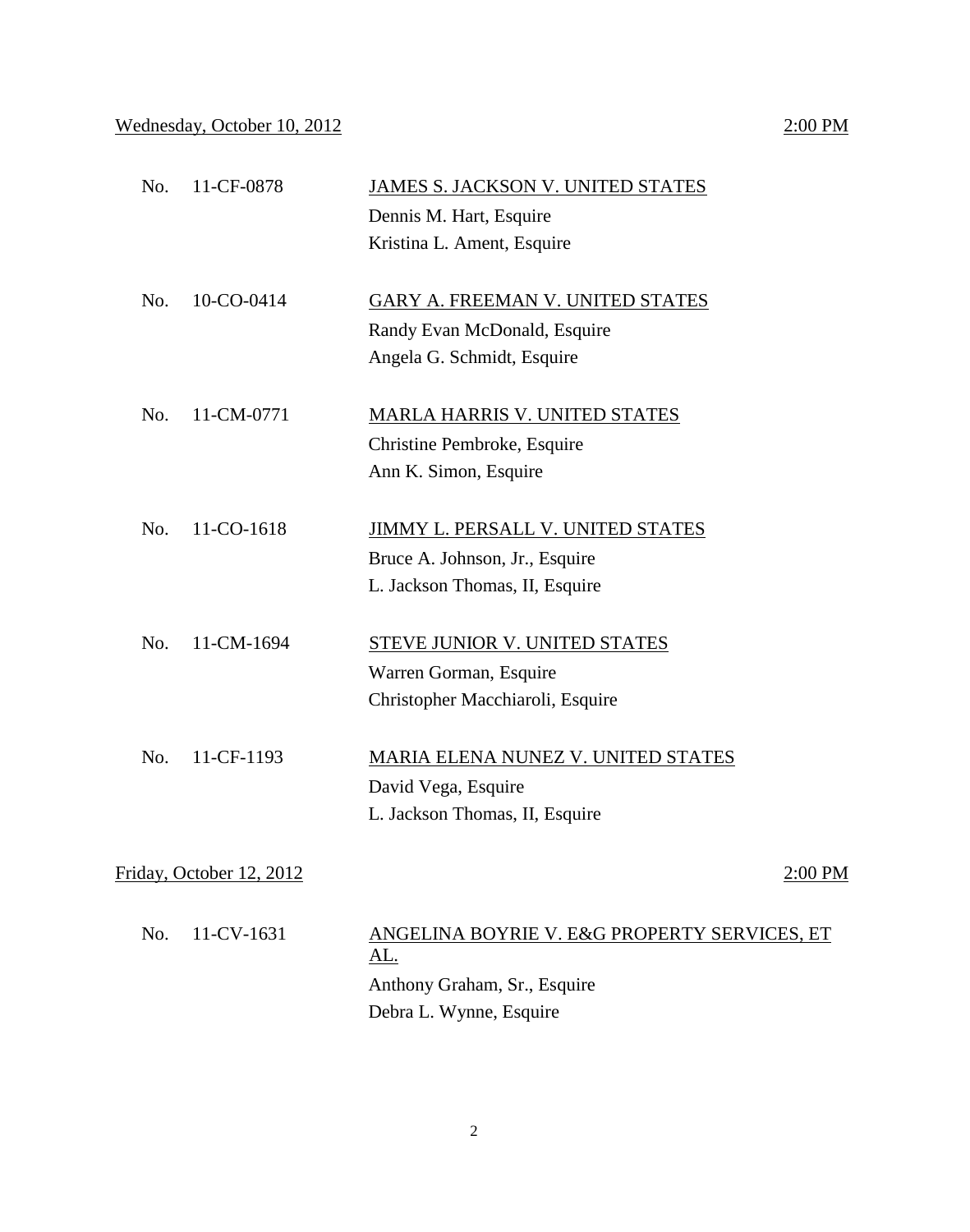| No.        | 11-CV-1319                  | JIMMY A. VENTURA V. MCDONALD'S WELBURN<br><b>MANAGEMENT</b>                      |         |
|------------|-----------------------------|----------------------------------------------------------------------------------|---------|
|            |                             | Josselin Saint-Preux, Esquire                                                    |         |
| No.        | 11-CV-1011                  | PHYLLIS WOODS V. DISTRICT OF COLUMBIA                                            |         |
|            |                             | Jeffrey L. Light, Esquire                                                        |         |
|            |                             | Holly M. Johnson, Esquire                                                        |         |
| No.        | 11-CV-0937                  | ELLIOTTE PATRICK COLEMAN V. DISTRICT OF<br><b>COLUMBIA</b>                       |         |
|            |                             | Elliotte Patrick Coleman, Pro Se                                                 |         |
|            |                             | Mary L. Wilson, Esquire                                                          |         |
| No.        | 11-CT-1457                  | DAVID SCOTT BOLLS V. DISTRICT OF COLUMBIA                                        |         |
|            |                             | Jonathan Bolls, Esquire                                                          |         |
|            |                             | John J. Woykovsky, Esquire                                                       |         |
| No.<br>No. | 11-CT-1185<br>11-CT-1210    | FRANKLIN PRYOR V. DISTRICT OF COLUMBIA<br>FRANKLIN PRYOR V. DISTRICT OF COLUMBIA |         |
|            |                             | Warren Gorman, Esquire                                                           |         |
|            |                             | Janice Y. Sheppard, Esquire                                                      |         |
|            |                             |                                                                                  |         |
|            | Wednesday, October 17, 2012 |                                                                                  | 2:00 PM |
| No.        | 10-CF-0348                  | NORMAN B. WILLIAMS V. UNITED STATES                                              |         |
|            |                             | Norman B. Williams, Pro Se                                                       |         |
|            |                             | Ann K. H. Simon, Esquire                                                         |         |
| No.        | 11-CM-1423                  | ANDRENA D. CROCKETT V. UNITED STATES                                             |         |
|            |                             | Eric H. Kirchman, Esquire                                                        |         |
|            |                             | Heather L. Carlton, Esquire                                                      |         |
| No.        | 11-CF-0666                  | CLEAVON J. CONWAY V. UNITED STATES                                               |         |
|            |                             | Lisa D. Chanel, Esquire                                                          |         |
|            |                             | Mark A. Aziz, Esquire                                                            |         |

3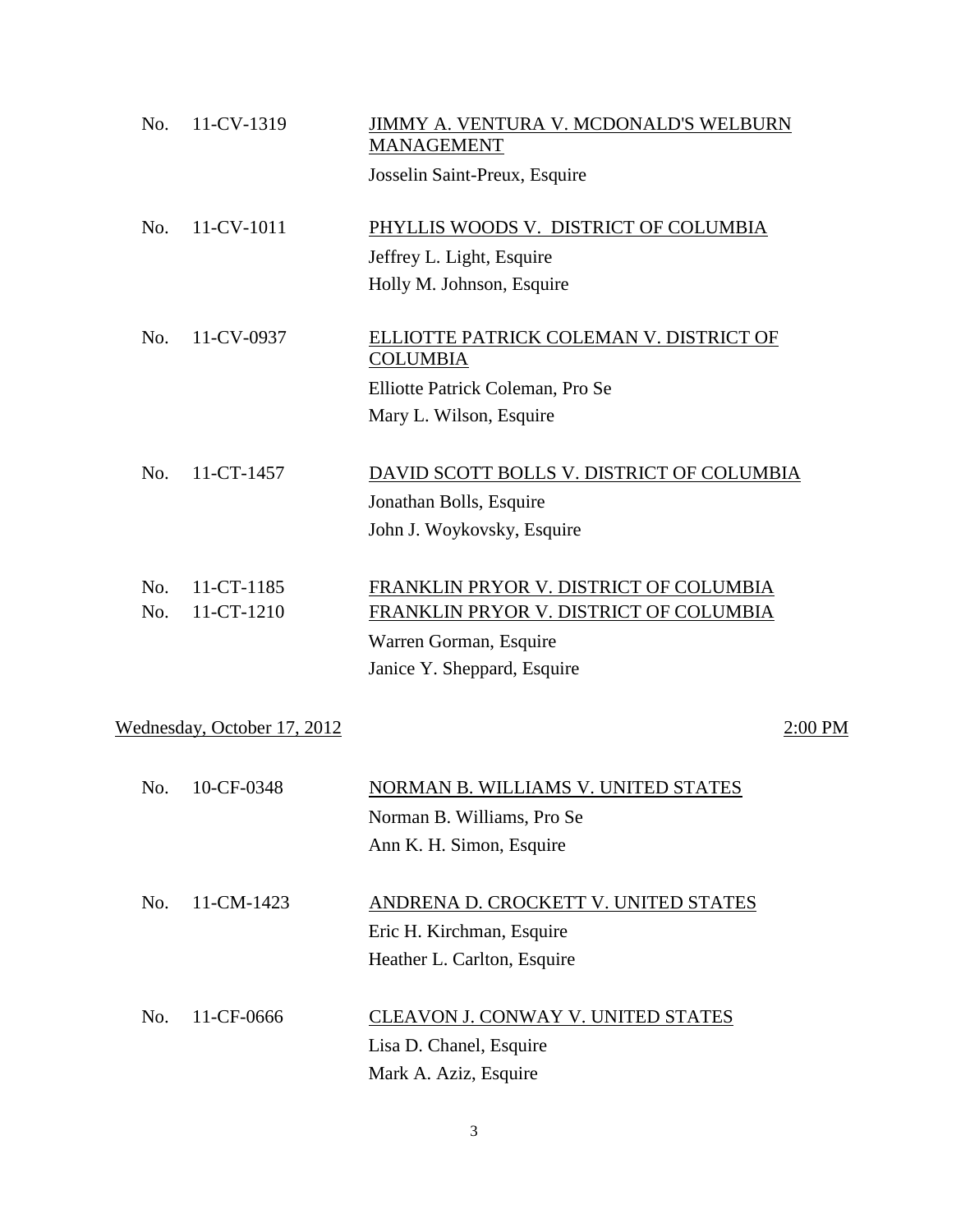| No. | 11-CO-0844                 | ADANE KEBEDE V. UNITED STATES              |           |
|-----|----------------------------|--------------------------------------------|-----------|
|     |                            | Tonya L. Fleming, Esquire                  |           |
|     |                            | Sharon A. Sprague, Esquire                 |           |
| No. | 11-CM-0262                 | NOWRAN H. SUILMAN V. UNITED STATES         |           |
| No. | 12-CO-0063                 | NOWRAN N. SUILMAN V. UNITED STATES         |           |
|     |                            | Jeffrey L. Light, Esquire                  |           |
|     |                            | Karen Shinskie, Esquire                    |           |
| No. | 11-CF-0083                 | <b>LOWELL DONTE ALLEN V. UNITED STATES</b> |           |
|     |                            | Joanne M. Vasco, Esquire                   |           |
|     |                            | Katherine Sawyer, Esquire                  |           |
|     | Thursday, October 18, 2012 |                                            | $2:00$ PM |
|     |                            |                                            |           |
| No. | 11-CM-1281                 | WHITNEY QUINN MOWRER V. UNITED STATES      |           |
|     |                            | Daniel K. Dorsey, Esquire                  |           |
|     |                            | Dineen A. Baker, Esquire                   |           |
| No. | 11-CM-1352                 | ALBERTO ALEMAN V. UNITED STATES            |           |
|     |                            | Thomas Hailu, Esquire                      |           |
|     |                            | Heather L. Carlton, Esquire                |           |
| No. | 11-CM-1322                 | DAVID B. JACKSON V. UNITED STATES          |           |
|     |                            | Stephen W. Riddell, Esquire                |           |
|     |                            | Uma M. Amuluru, Esquire                    |           |
|     |                            |                                            |           |
| No. | 11-CM-1315                 | <b>TERRON D. BARNES V. UNITED STATES</b>   |           |
|     |                            | David H. Reiter, Esquire                   |           |
|     |                            | Amanda J. Winchester, Esquire              |           |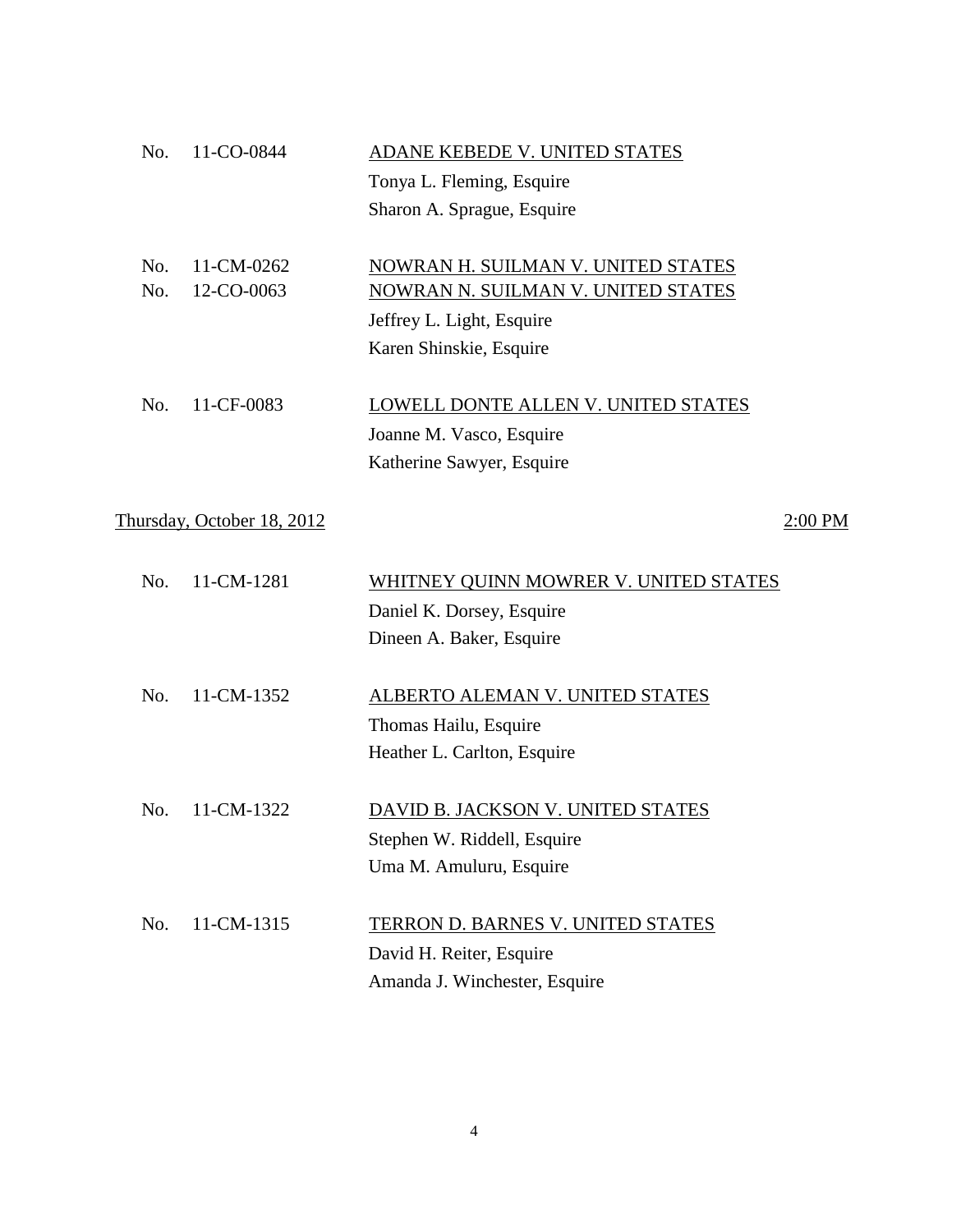| No. | 08-CM-1559               | JOSE MEDINA V. UNITED STATES           |           |
|-----|--------------------------|----------------------------------------|-----------|
| No. | 11-CO-0650               | JOSE MEDINA V. UNITED STATES           |           |
|     |                          | Steven Gremminger, Esquire             |           |
|     |                          | Ephraim Wernick, Esquire               |           |
| No. | 11-CM-0656               | CLARENCE E. WILLIAMS V. UNITED STATES  |           |
|     |                          | A. Kevin Fahey, Esquire                |           |
|     |                          | Katherine Sawyer, Esquire              |           |
|     | Friday, October 19, 2012 |                                        | $2:00$ PM |
| No. | 10-CO-1273               | NAVARRO A. HAMMOND V. UNITED STATES    |           |
|     |                          | Erek L. Barron, Esquire                |           |
|     |                          | Katherine M. Kelly, Esquire            |           |
| No. | 09-CF-0409               | PRESTON D. PEARSON V. UNITED STATES    |           |
| No. | 11-CO-1135               | PRESTON D. PEARSON V. UNITED STATES    |           |
|     |                          | Bruce A. Johnson, Jr., Esquire         |           |
|     |                          | Shane N. Waller, Esquire               |           |
| No. | 10-CM-1621               | <b>TYLER KERGER V. UNITED STATES</b>   |           |
|     |                          | Jessica Brand, Esquire                 |           |
|     |                          | Peter C. Lallas, Esquire               |           |
| No. | 10-CF-0378               | <u>ATAT MARRY V. UNITED STATES</u>     |           |
|     |                          | William T. Morrison, Esquire           |           |
|     |                          | Leslie Ann Gerardo, Esquire            |           |
| No. | 11-CM-1364               | DAMON K. ROBINSON V. UNITED STATES     |           |
|     |                          | Ubong E. Akpan, Esquire                |           |
|     |                          | Margaret E. Barr, Esquire              |           |
| No. | 11-CM-1316               | <b>MOHAMMED TORAY V. UNITED STATES</b> |           |
|     |                          | Christine Pembroke, Esquire            |           |
|     |                          | James A. Petkun, Esquire               |           |
|     |                          |                                        |           |

5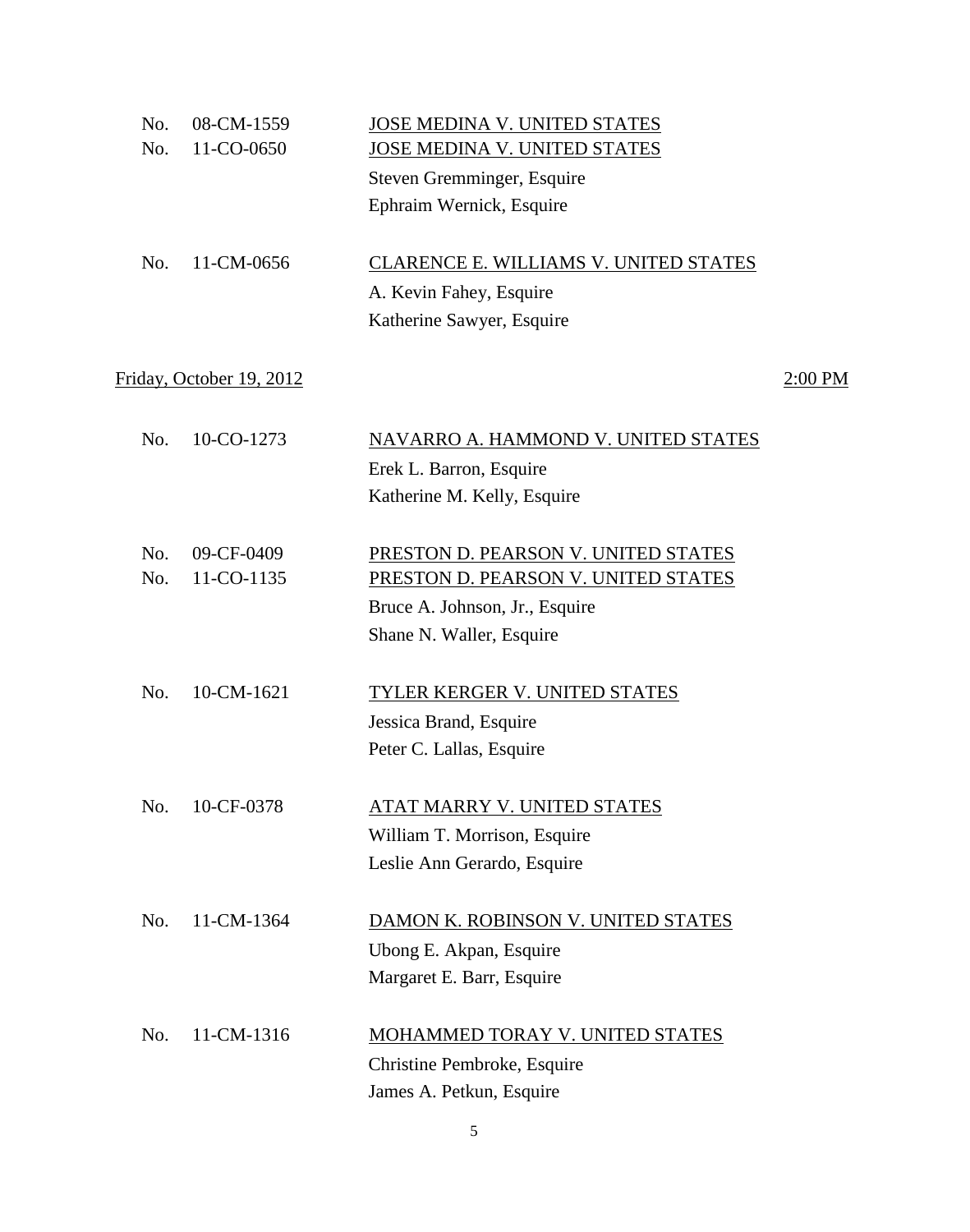Tuesday, October 23, 2012 2:00 PM

| No. | 11-CF-1505                | <b>GEORGE W. JOHNSON V. UNITED STATES</b>    |         |
|-----|---------------------------|----------------------------------------------|---------|
|     |                           | David Vega, Esquire                          |         |
|     |                           | Mark A. Aziz, Esquire                        |         |
| No. | 11-CM-1615                | LAMAR STAPHON MALLORY V. UNITED STATES       |         |
|     |                           | Stephanie Johnson, Esquire                   |         |
|     |                           | Karen Shinskie, Esquire                      |         |
| No. | 11-CM-1064                | LEVAR D. PAYTON V. UNITED STATES             |         |
|     |                           | R. Michael Labelle, Esquire                  |         |
|     |                           | Heather L. Carlton, Esquire                  |         |
| No. | 11-CM-1373                | HOWARD JOHNSON V. UNITED STATES              |         |
|     |                           | Rahkel Bouchet, Esquire                      |         |
|     |                           | Heather L. Carlton, Esquire                  |         |
| No. | 11-CM-1362                | THOMAS O. HOOKER V. UNITED STATES            |         |
|     |                           | David Carey Woll, Esquire                    |         |
|     |                           | Christopher Macchiaroli, Esquire             |         |
| No. | 11-CM-0283                | RONALD O. DOUGLAS V. UNITED STATES           |         |
|     |                           | R. Michael Labelle, Esquire                  |         |
|     |                           | Uma M. Amuluru, Esquire                      |         |
|     | Tuesday, October 30, 2012 |                                              | 2:00 PM |
| No. | 11-CV-1028                | <b>CHRISTOPHER JENKINS V. KELLY SERVICES</b> |         |
|     |                           | Christopher Jenkins, Pro Se                  |         |
|     |                           | Steven M. Potter, Esquire                    |         |
|     |                           |                                              |         |
| No. | 11-FM-1309                | JEANNETTE JACKSON V. BRENT ALLEYNE           |         |
|     |                           | Jeannette Jackson, Pro Se                    |         |
|     |                           | Brent Alleyne, Pro Se                        |         |